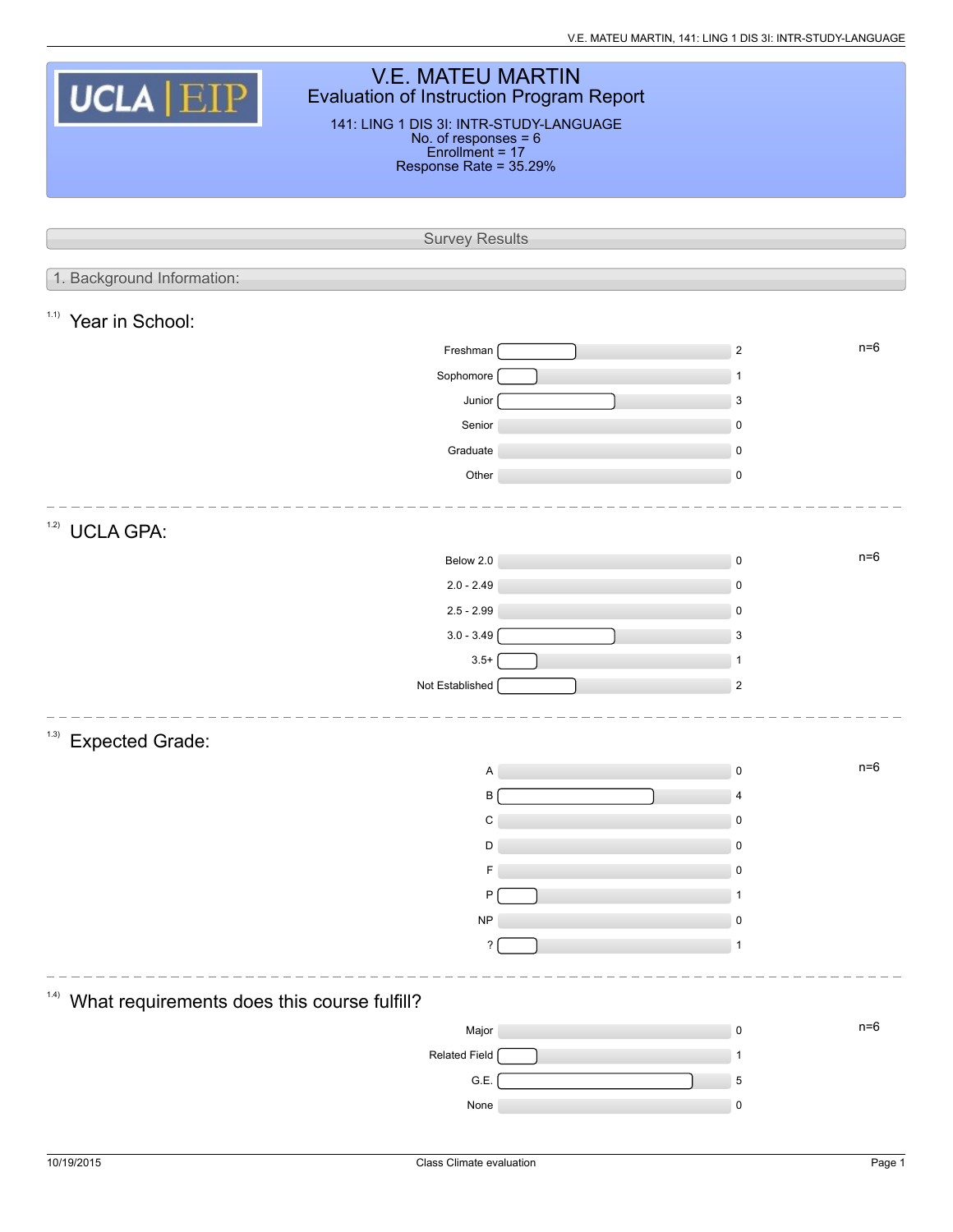|       | 2. Your Teaching Assistant (T.A.):                                                                          |                               |             |   |                  |                                                             |
|-------|-------------------------------------------------------------------------------------------------------------|-------------------------------|-------------|---|------------------|-------------------------------------------------------------|
|       | <sup>2.1)</sup> Teaching Assistant Knowledge - The<br>T.A. was knowledgeable about the<br>material.         | <b>Disagree</b><br>Strongly - |             |   | Agree Strongly - | n=6<br>$av = 3.5$<br>$md=3.5$<br>$dev = 0.55$               |
|       | Teaching Assistant Concern - The T.<br>A. was concerned about student<br>learning.                          | <b>Disagree</b><br>Strongly - |             |   | Agree Strongly - | $n=6$<br>$av = 3.5$<br>$md=3.5$<br>$dev = 0.55$             |
| 2.3)  | Organization - Written and video<br>presentations were well prepared and<br>organized.                      | <b>Disagree</b><br>Strongly - |             |   | Agree Strongly - | $n=4$<br>$av = 3.5$<br>$md=3.5$<br>$dev = 0.58$<br>$ab = 2$ |
| 2.4)  | Scope - The teaching assistant<br>expanded on course ideas.                                                 | <b>Disagree</b><br>Strongly - |             |   | Agree Strongly - | $n=5$<br>$av = 3.2$<br>$md=3$<br>$dev = 0.45$<br>$ab = 1$   |
| 2.5)  | Interaction - Students felt welcome in<br>seeking help from the teaching<br>assistant.                      | <b>Disagree</b><br>Strongly - |             |   | Agree Strongly - | $n=5$<br>$av = 3.4$<br>$md=3$<br>$dev = 0.55$<br>$ab = 1$   |
| 2.6)  | Communication Skills - The teaching<br>assistant had good communication<br>skills.                          | <b>Disagree</b><br>Strongly - |             |   | Agree Strongly - | $n=6$<br>$av = 3.5$<br>$md=3.5$<br>$dev = 0.55$             |
| 2.7)  | Discussion Board - The T.A.'s<br>questions and comments on the<br>discussion board were valuable.           | <b>Disagree</b><br>Strongly - |             |   | Agree Strongly - | $n=3$<br>$av = 3.33$<br>$md=3$<br>$dev = 0.58$<br>$ab = 3$  |
| (2.8) | Discussion Board - The T.A. was an<br>active and consistent presence on<br>the discussion board.            | <b>Disagree</b><br>Strongly - | $\mathbf 2$ | 3 | Agree Strongly - | $n=2$<br>$av = 3.5$<br>$md=3.5$<br>$dev = 0.71$<br>$ab = 4$ |
| 2.9)  | Live Discussions - The T.A. effectively<br>led the live online discussions.                                 | Disagree<br>Strongly -        |             |   | Agree Strongly - | $n=5$<br>$av = 3.4$<br>$md=3$<br>$dev = 0.55$<br>$ab = 1$   |
|       | <sup>2.10)</sup> Value - The overall value of the T.A.'s<br>contribution justified your time and<br>effort. | Disagree<br>Strongly -        |             |   | Agree Strongly - | $n=5$<br>$av = 3.4$<br>$md=3$<br>$dev = 0.55$<br>$ab = 1$   |
|       | Overall - What is your overall rating of<br>the teaching assistant?                                         | <b>Disagree</b><br>Strongly - |             |   | Agree Strongly - | $n=5$<br>$av = 3.4$<br>$md=3$<br>$dev = 0.55$<br>$ab = 1$   |
| 2.13) | <b>Discussion board</b>                                                                                     | Poor -                        |             |   | Excellent        | $n=2$<br>$av = 4$<br>$md=4$<br>$dev = 0$<br>$ab = 4$        |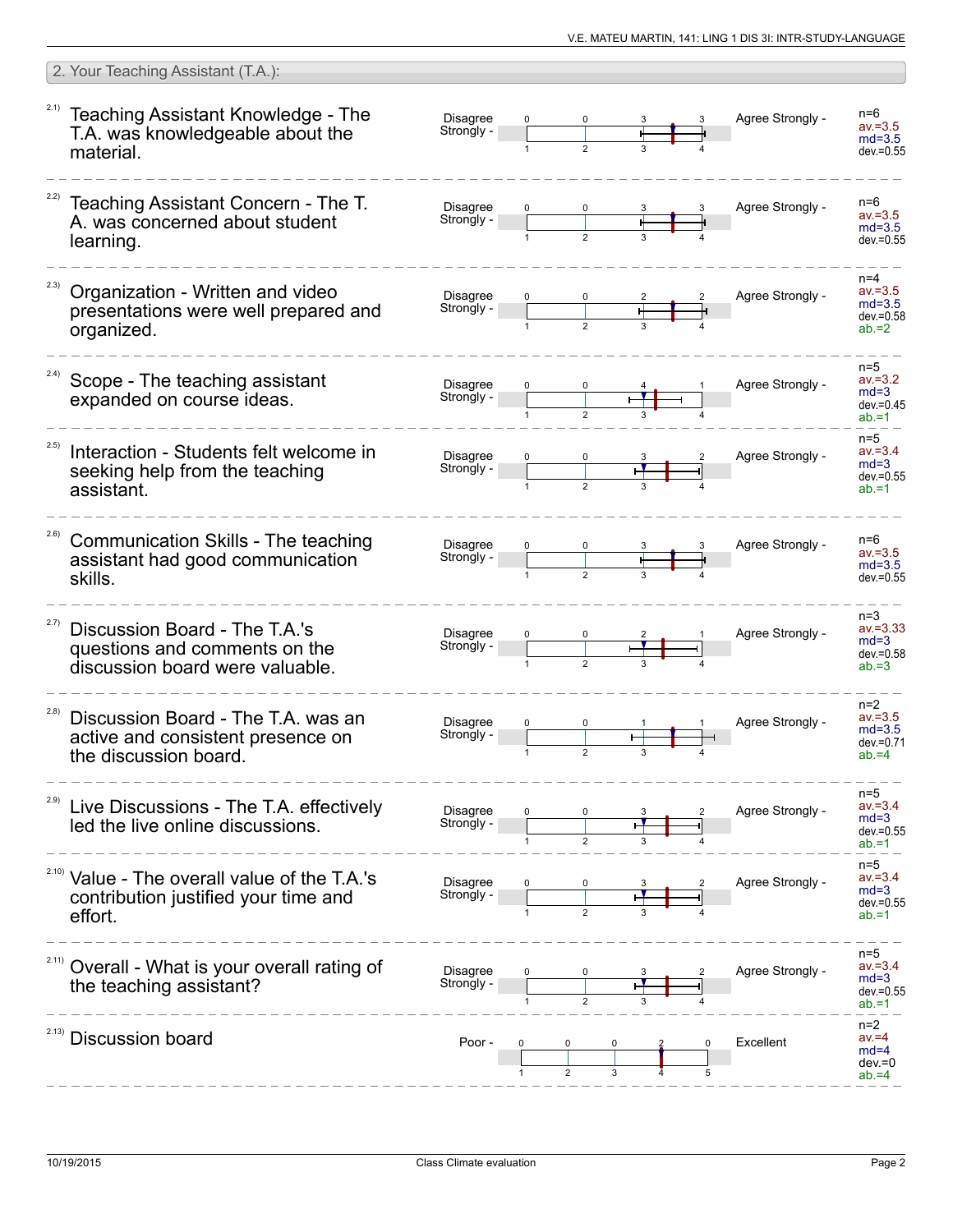| <sup>2.14)</sup> T.A. weekly blog | Poor - | $\Omega$ | $\Omega$<br>$\overline{2}$ | $\mathbf 0$<br>3 |   | $\Omega$<br>5 | Excellent | $n=1$<br>$av = 4$<br>$md=4$<br>$dev = 0$<br>$ab = 5$      |
|-----------------------------------|--------|----------|----------------------------|------------------|---|---------------|-----------|-----------------------------------------------------------|
| $2.15)$ T.A. webcam video         | Poor - |          | $\Omega$<br>$\overline{2}$ | $\Omega$<br>3    | 4 | 5             | Excellent | $n=4$<br>$av = 4.5$<br>$md=4.5$<br>dev.=0.58<br>$ab = 2$  |
| $2.16)$ Live online interactions  | Poor - |          | $\Omega$<br>$\mathcal{P}$  | ŋ<br>3           |   |               | Excellent | $n=5$<br>$av = 4.4$<br>$md=4$<br>$dev = 0.55$<br>$ab = 1$ |
| 2.17)<br>T.A. office hours        | Poor - | $\Omega$ | $\Omega$<br>$\overline{2}$ | 0<br>3           |   | 5             | Excellent | $n=4$<br>$av = 4.25$<br>$md=4$<br>$dev = 0.5$<br>$ab = 2$ |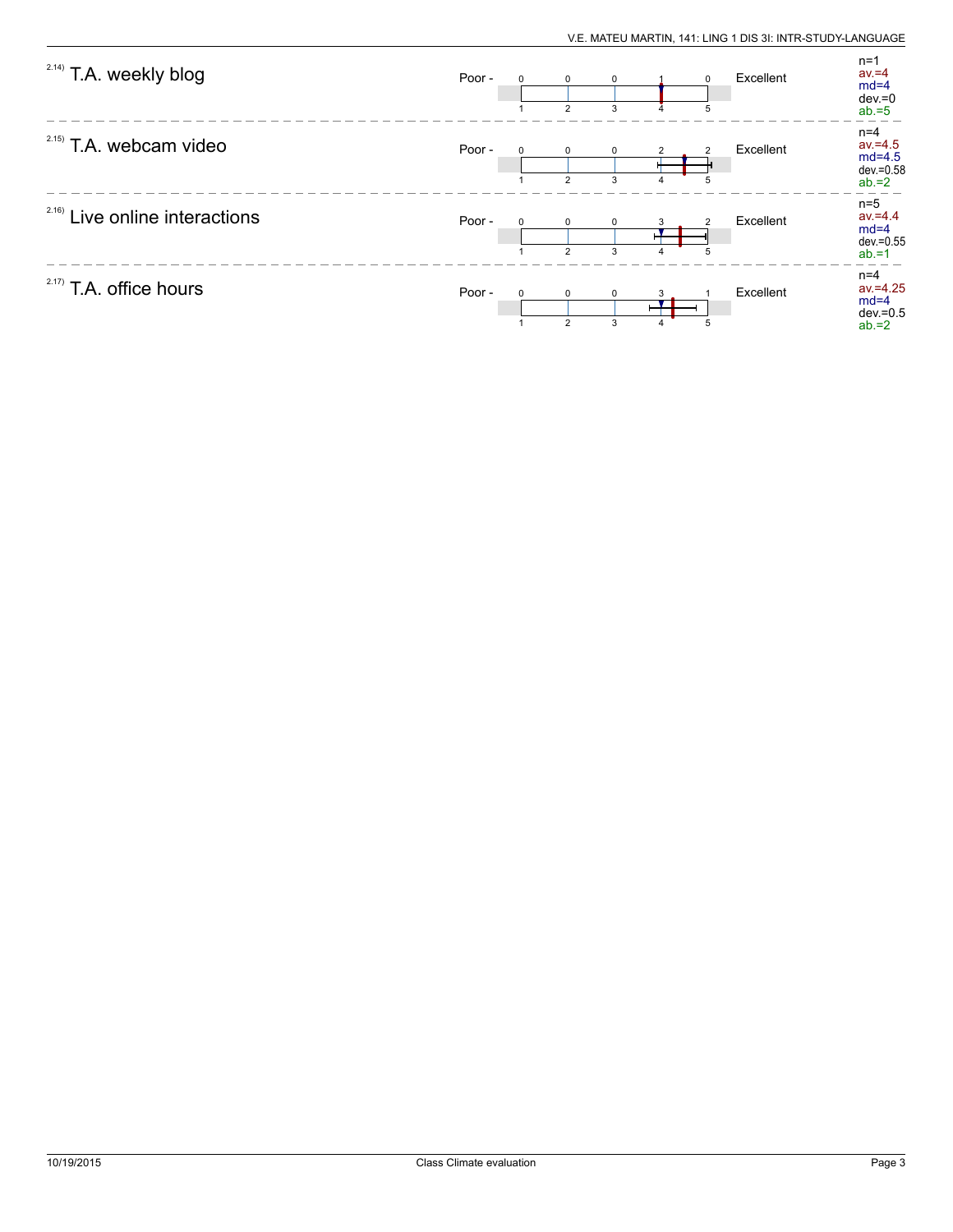## Profile

Subunit: LING

## Name of the instructor: V.E. MATEU MARTIN

Name of the course: (Name of the survey) 141: LING 1 DIS 3I: INTR-STUDY-LANGUAGE

Values used in the profile line: Mean

## 2. Your Teaching Assistant (T.A.):

- 2.1) Teaching Assistant Knowledge The T.A. was knowledgeable about the material.
- 2.2) Teaching Assistant Concern The T.A. was concerned about student learning.
- 2.3) Organization Written and video presentations were well prepared and organized.
- 2.4) Scope The teaching assistant expanded on course ideas.
- 2.5) Interaction Students felt welcome in seeking help from the teaching assistant.
- 2.6) Communication Skills The teaching assistant had good communication skills.
- 2.7) Discussion Board The T.A.'s questions and comments on the discussion board were valuable.
- 2.8) Discussion Board The T.A. was an active and consistent presence on the discussion board.
- 2.9) Live Discussions The T.A. effectively led the live online discussions.
- 2.10) Value The overall value of the T.A.'s contribution justified your time and effort.
- 2.11) Overall What is your overall rating of the teaching assistant?
- 2.13) Discussion board

2.14) T.A. weekly blog

- $2.15$ ) T.A. webcam video
- $2.16$ ) Live online interactions
- $2.17$ ) T.A. office hours

| <b>Disagree</b><br>Strongly - | Agree Strongly        | $n=6$ | $av = 3.50$ |
|-------------------------------|-----------------------|-------|-------------|
| <b>Disagree</b><br>Strongly - | <b>Agree Strongly</b> | $n=6$ | $av = 3.50$ |
| <b>Disagree</b><br>Strongly - | <b>Agree Strongly</b> | $n=4$ | $av = 3.50$ |
| <b>Disagree</b><br>Strongly - | Agree Strongly        | $n=5$ | $av = 3.20$ |
| <b>Disagree</b><br>Strongly - | <b>Agree Strongly</b> | $n=5$ | $av = 3.40$ |
| <b>Disagree</b><br>Strongly - | <b>Agree Strongly</b> | $n=6$ | $av = 3.50$ |
| <b>Disagree</b><br>Strongly - | <b>Agree Strongly</b> | $n=3$ | $av = 3.33$ |
| <b>Disagree</b><br>Strongly - | <b>Agree Strongly</b> | $n=2$ | $av = 3.50$ |
| <b>Disagree</b><br>Strongly - | Agree Strongly        | $n=5$ | $av = 3.40$ |
| <b>Disagree</b><br>Strongly - | <b>Agree Strongly</b> | $n=5$ | $av = 3.40$ |
| <b>Disagree</b><br>Strongly - | <b>Agree Strongly</b> | $n=5$ | $av = 3.40$ |
| Poor -                        | Excellent             | $n=2$ | $av = 4.00$ |
| Poor -                        | Excellent             | $n=1$ | $av = 4.00$ |
| Poor -                        | Excellent             | $n=4$ | $av = 4.50$ |
| Poor -                        | Excellent             | $n=5$ | $av = 4.40$ |
| Poor -                        | Excellent             | $n=4$ | $av = 4.25$ |
|                               |                       |       |             |